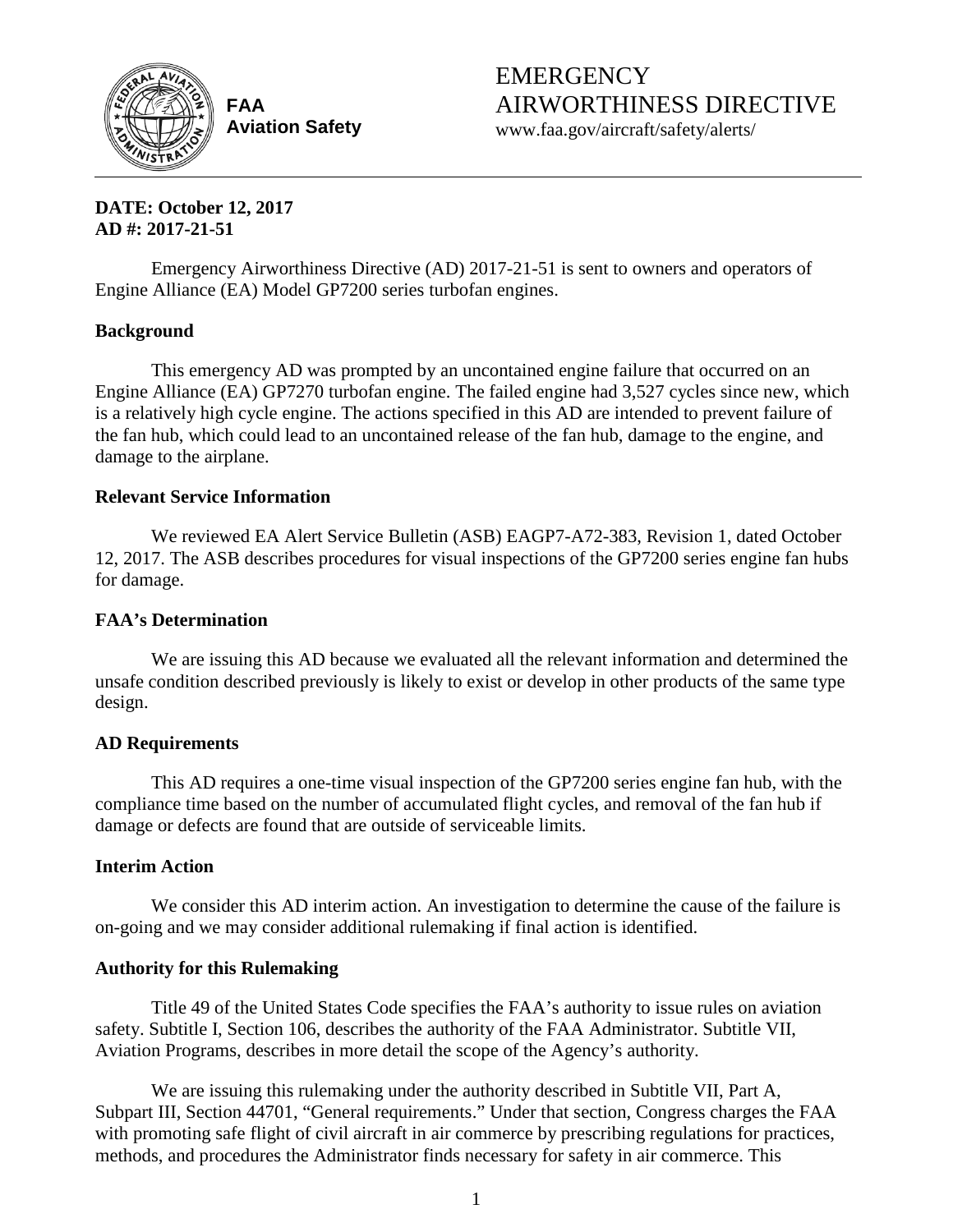regulation is within the scope of that authority because it addresses an unsafe condition that is likely to exist or develop on products identified in this rulemaking action.

This AD is issued in accordance with authority delegated by the Executive Director, Aircraft Certification Service, as authorized by FAA Order 8000.51C. In accordance with that order, issuance of ADs is normally a function of the Compliance and Airworthiness Division, but during this transition period, the Executive Director has delegated the authority to issue ADs applicable to engines, propellers, and associated appliances to the Manager, Engine and Propeller Standards Branch, Policy and Innovation Division.

#### **Presentation of the Actual AD**

We are issuing this AD under 49 U.S.C. Section 44701 according to the authority delegated to me by the Administrator.

### **2017-21-51 Engine Alliance**: Product Identifier 2017-NE-37-AD.

#### **(a) Effective Date**

This Emergency AD is effective upon receipt.

#### **(b) Affected ADs**

None.

### **(c) Applicability**

This AD applies to all Engine Alliance (EA) GP7270, GP7272, and GP7277 engines*.*

## **(d) Subject**

Joint Aircraft System Component (JASC) Code 7230, Turbine Engine Compressor Section

### **(e) Unsafe Condition**

This AD was prompted by failure of a fan hub. We are issuing this AD to prevent failure of the fan hub, which could lead to uncontained release of the fan hub, damage to the engine and damage to the airplane.

#### **(f) Compliance**

Comply with this AD within the compliance times specified, unless already done.

#### **(g) Required Actions**

(1) Perform a visual inspection of the fan hub, in accordance with the Accomplishment Instructions, paragraph 1.B., 1.C., and 1.D., of EA Alert Service Bulletin (ASB) EAGP-A72-383, Revision 1, dated October 12, 2017, at the times specified in paragraphs  $(g)(1)(i)$  through (iii) of this AD.

(i) For fan hubs with 3,500 cycles since new (CSN) or more, inspect within 2 weeks of the effective date of this AD.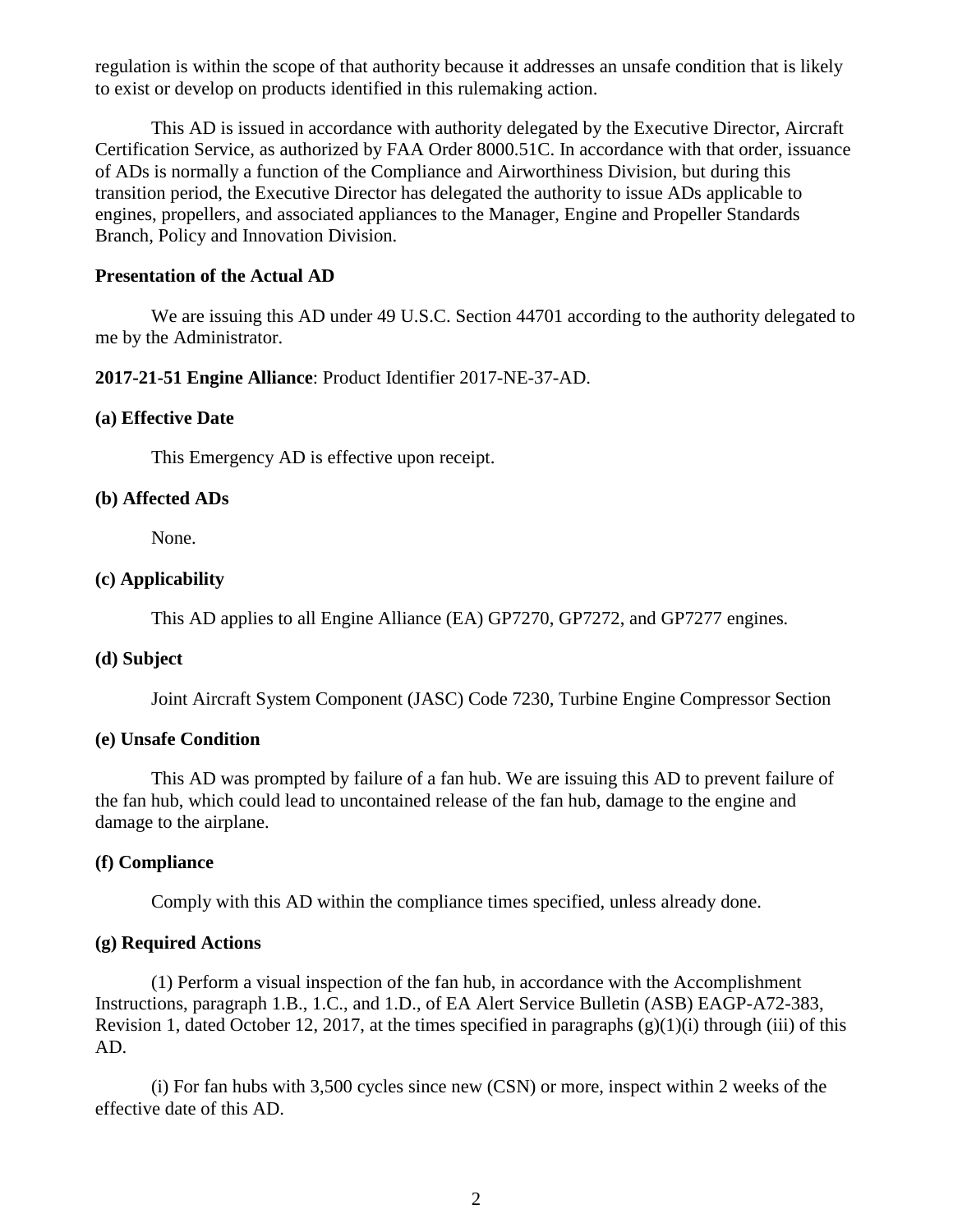(ii) For fan hubs with 2,000 CSN or greater and less than 3,500 CSN, inspect within 5 weeks of the effective date of this AD.

(iii) For fan hubs with less than 2,000 CSN, inspect within 8 weeks of the effective date of this AD.

(2) If defects or damage to the fan hub are found that are outside of serviceable limits, remove the hub from service and replace with a part that has been inspected and found airworthy in accordance with paragraph  $(g)(1)$  of this AD, prior to further flight. Serviceable limits are defined in the Accomplishment Instructions, Table 1 of EA ASB EAGP7-A72-383, Revision 1, dated October 12, 2017.

## **(h) Credit for Previous Actions**

This paragraph provides credit for the actions required by paragraph (g) of this AD, if those actions were performed before the effective date of this AD, using EA ASB EAGP7-A72-383, dated October 7, 2017.

## **(i) Alternative Methods of Compliance (AMOCs)**

(1) The Manager, ECO Branch, FAA, has the authority to approve AMOCs for this AD, if requested using the procedures found in 14 CFR 39.19. In accordance with 14 CFR 39.19, send your request to your principal inspector or local Flight Standards District Office, as appropriate. If sending information directly to the manager of the certification office, send it to the attention of the person identified in paragraph (j) of this AD. You may email your request to: ANE-AD-AMOC@faa.gov.

(2) Before using any approved AMOC, notify your appropriate principal inspector, or lacking a principal inspector, the manager of the local flight standards district office/certificate holding district office.

## **(j) Related Information**

(1) For further information about this AD, contact: David Bethka, Aerospace Engineer, ECO Branch, FAA, 1200 District Avenue, Burlington, MA 01803; phone: 781-238-7129; fax: (781) 238- 7199; email: david.bethka@faa.gov.

(2) EA ASB EAGP7-A72-383, Revision 1, dated October 12, 2017, pertains to the subject of this AD.

(3) For copies of the service information referenced in this AD, contact: Engine Alliance, 400 Main St., East Hartford, CT 06108, M/S 169-10, phone: 800-565-0140; email: help24@pw.utc.com; website: www.engineallianceportal.com. You may view this referenced service information at the FAA, Engine and Propeller Standards Branch, 1200 District Avenue, Burlington, MA.